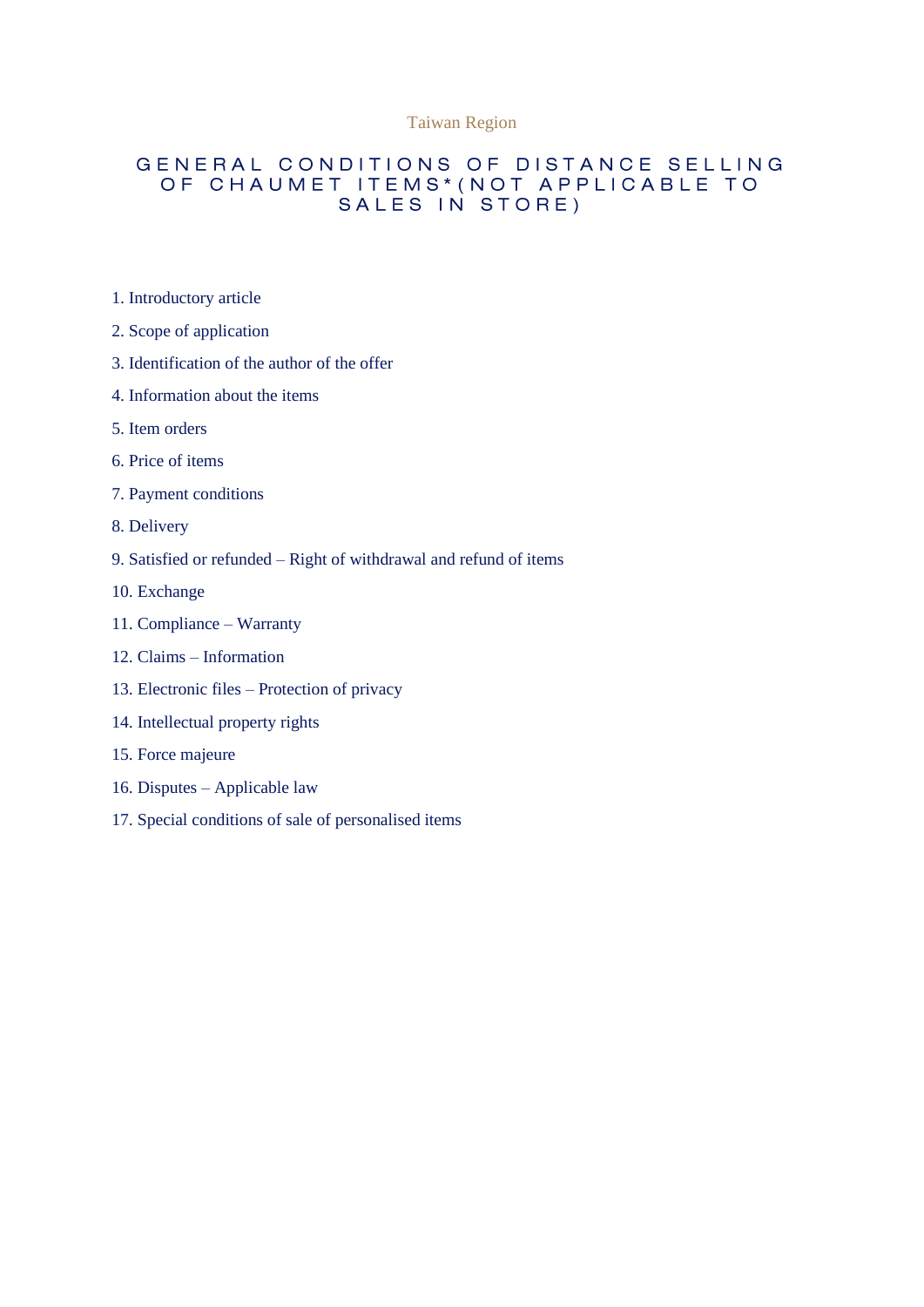## **1. Introductory article**

The company LVMH Watch & Jewellery Taiwan Limited, Taiwan Branch, acting for one of its brands – Chaumet (hereinafter referred to as "Chaumet") offers Chaumet items for sale in Taiwan region.

With a permanent concern to better meet the requirements of its customers, Chaumet wishes to create, alongside the network of stores that it operates, a distance selling service by telephone or email of certain of its products.

The list of Chaumet items available as part of the distance selling service may be viewed on the www.chaumet.com website. The product name, price, content, specifications, model and other related information presented on the website are part of these General Conditions of Sale.

The system thus set-up, which assumes an active approach by the customer, complies fully with the requirements of distance selling and assures the security of system operation that meets a normal person's reasonable expectation.

The use of the distance selling process described in these General Conditions of Sale is reserved for consumers only, within the meaning that the law and case law give it, acting exclusively for their own account.

In the event of any controversy over the terms of these General Conditions of Sale, it shall be interpreted in favor of the customer.

# **2.Scope of application**

These General Conditions of Sale are applicable to all sales of Chaumet items concluded through the Distance Selling Service implemented by Chaumet, for delivery to Taiwan region. In-store sale is excluded from these General Conditions of Sale.

With regard to sales by telephone or email, any sale of Chaumet items through the Distance Selling Service implemented by Chaumet is concluded under the condition of the acceptance of these General Conditions of Sale by the customer.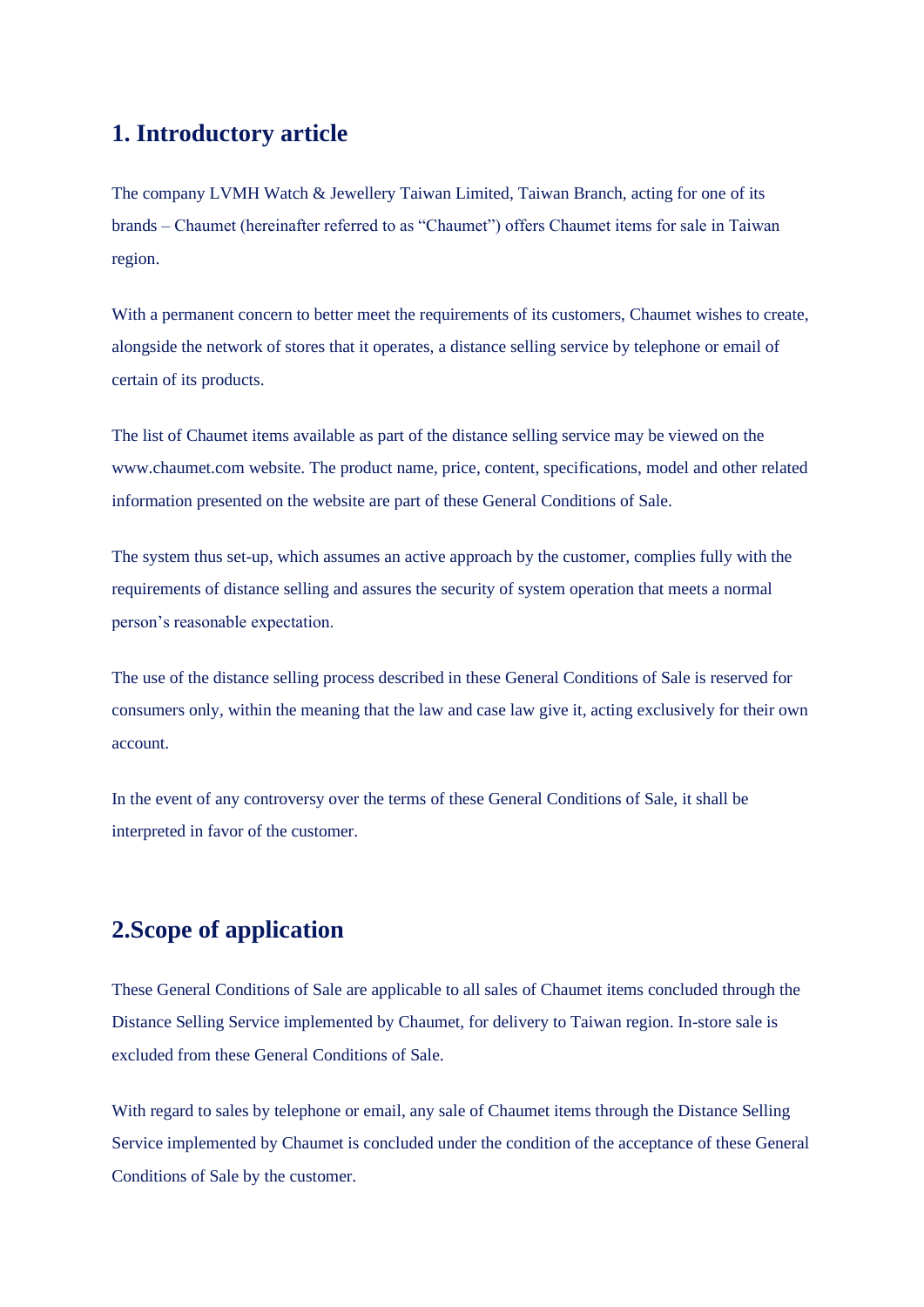These General Conditions of Sale may be retained by any person visiting the www.chaumet.com website, by means of an electronic recording and may also be reproduced by the customer by printing; these General Conditions of Sale shall apply for as long as they appear on the www.chaumet.com website. Should, after the date of their modification or the removal of the www.chaumet.com website, these General Conditions of Sale remain accessible to the public via other websites or by any other means, they would however no longer be binding on Chaumet.

#### **3. Identification of the author of the offer**

LVMH Watch & Jewellery Taiwan Limited, Taiwan Branch

A branch registered in Taiwan region, represented by Law Man Leung John, whose registered office is at 8F., No.2, Section 5, Xin Yi Road, Xin Yi District, Taipei City, Taiwan.

## **4. Information about the items**

Information about all of Chaumet items that may be sold through the Distance Selling Service by Chaumet is available, with their references, in all Chaumet stores as well as on the www.chaumet.com website.

This information complies with the requirements of the legal texts and the local regulations in force.

## **5. Item orders**

Orders will be received, in English or in Chinese, by Chaumet Distance Selling Service either (i) on +886 2 8101 7808 , or (ii) via email [shoptw@chaumet.com](mailto:shoptw@chaumet.com) from Sunday to Thursday, from 11:00 am to 9:30 pm; Friday, Saturday and one day prior to public holiday, from 11:00 am to 10:00 pm.

The customer retains responsibility for the telecommunications expenses when accessing the Internet and the use of the www.chaumet.com website.

As regards any product information, Customers are able to obtain additional information by contacting Chaumet Distance Selling Service by telephone or by e-mail.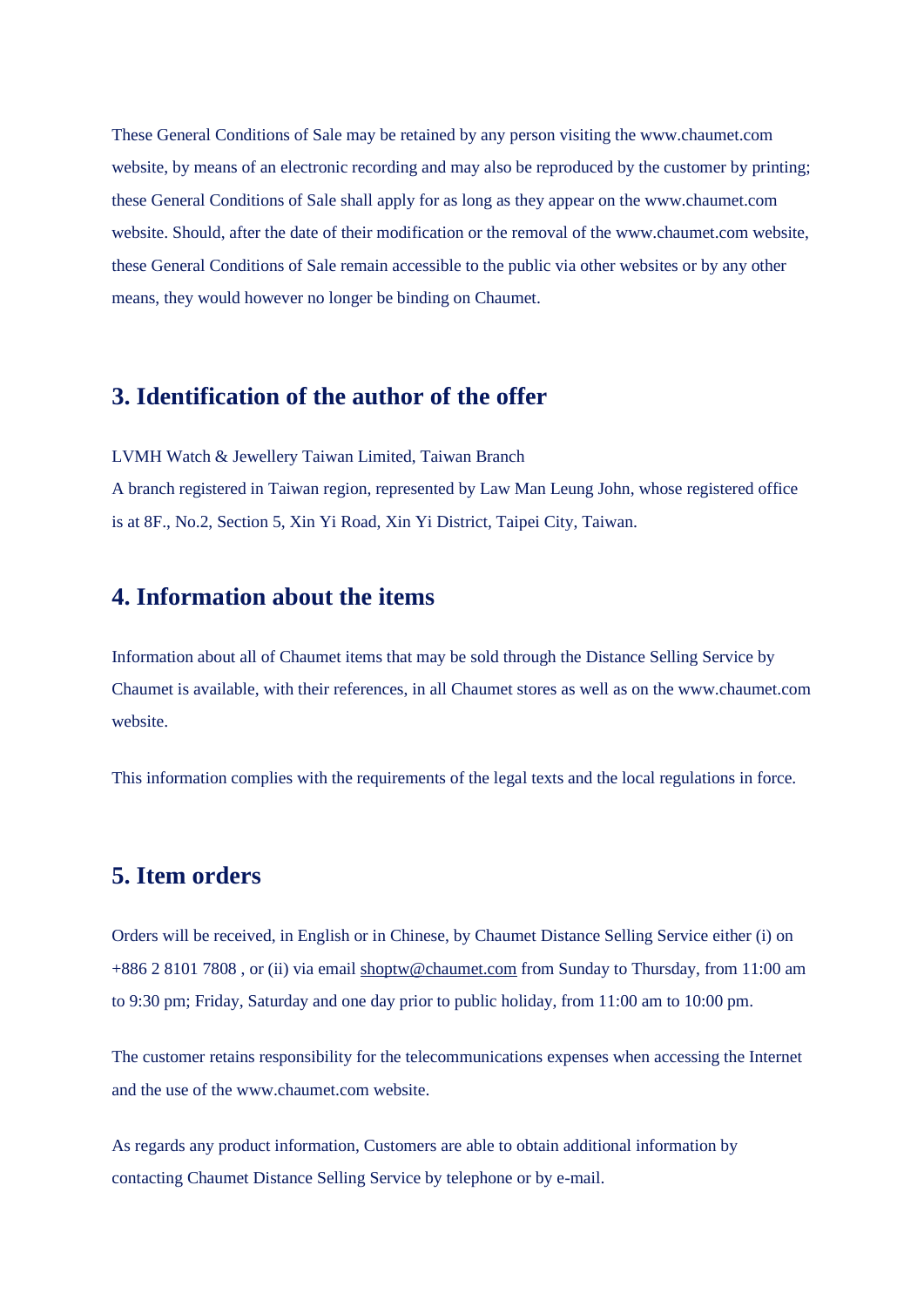In the event of an obvious error between the characteristics of the items and their representation, Chaumet disclaims responsibility.

The customer shall be able, prior to definitively validating his order, to check the details of his order control and its total price, and to correct any errors, before confirming it and thereby expressing his acceptance. Once the customer has validated his order, Chaumet shall acknowledge receipt of the latter without delay and by electronic means. However, the sale shall only be considered as final once payment of the order in full has been received. Chaumet shall then send the customer confirmation of the order, stating shipment of the items.

Chaumet shall be entitled to refuse any order that is abnormal or placed in bad faith. In addition, Chaumet shall be entitled to refuse any order from a customer with whom a dispute regarding payment of a previous order exists.

Chaumet reserves the right to cancel orders containing pricing errors even after the customer's receipt of an order confirmation or shipping notice from Chaumet.

## **6. Price of items**

The price of the items is stated in New Taiwan dollars, including all domestic taxes (if any), unless expressly agreed otherwise when placing the order by telephone or email with the Distance Selling Service.

The price includes local tax (if any) of each of the items that the customer wishes to purchase, the carriage costs for their delivery (if these carriage costs are not borne by Chaumet) shall be communicated to the customer either during the call to Chaumet Distance Selling Service or by electronic means.

The customer shall receive, on delivery, for each of the items, written confirmation of the price paid indicating the price of the items, the delivery costs, if applicable, borne by the customer.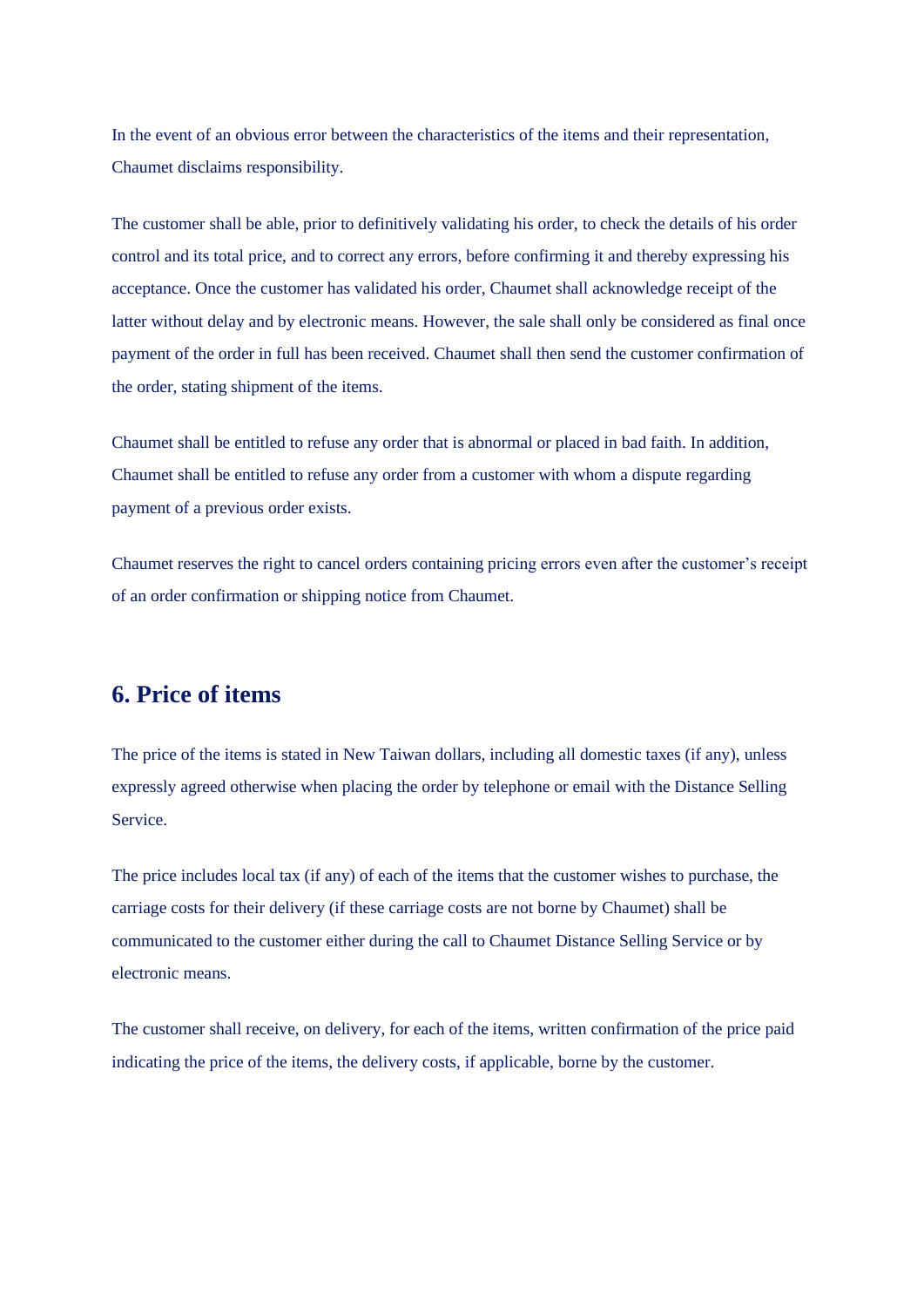## **7. Payment conditions**

A sale is confirmed only once payment has been received by Chaumet. Payment of the customer's purchases is made by way of a secured payment link emailed to the customer or by bank transfer. The following network payment cards are accepted: Visa, Mastercard.

## **8. Delivery**

Delivery costs are charged as follows:

For information only and subject to confirmation:

– For orders delivered within Taiwan region, delivery costs are offered free-of-charge, except for orders delivered to offshore islands.

Subject to the provisions of the paragraph below, the delivery of the items may be made only to the customer's permanent home or a commercial address, except by express agreement given by Chaumet Distance Selling Service, by electronic means.

The customer may also have the items delivered to a natural person of his choice as part of the Gift Service implemented by Chaumet.

It is understood that no delivery may be made to hotels or post-office boxes.

Delivery of the items shall be made, after payment of the total of the order has been recorded, to the customer's address. Chaumet will use its best endeavor to deliver the items ordered within 30 days upon receipt of the full payment of the price, or the delivery date shall be communicated with the customer separately.

Chaumet shall deliver the ordered items either by courier or by express carriage or by simple package. Alternatively, the customer may choose to pick the ordered items at the designated Chaumet store as communicated by Chaumet to the customer. Delivery times communicated by Chaumet shall be indicative only and Chaumet will use its best endeavor to deliver the items ordered within 30 days upon receipt of the full payment or at such other time as communicated with the customer. If, on delivery, the external appearance of the package is not perfect, the customer shall open it in the presence of the carrier in order to check the condition of the item. In the event of damage to the item,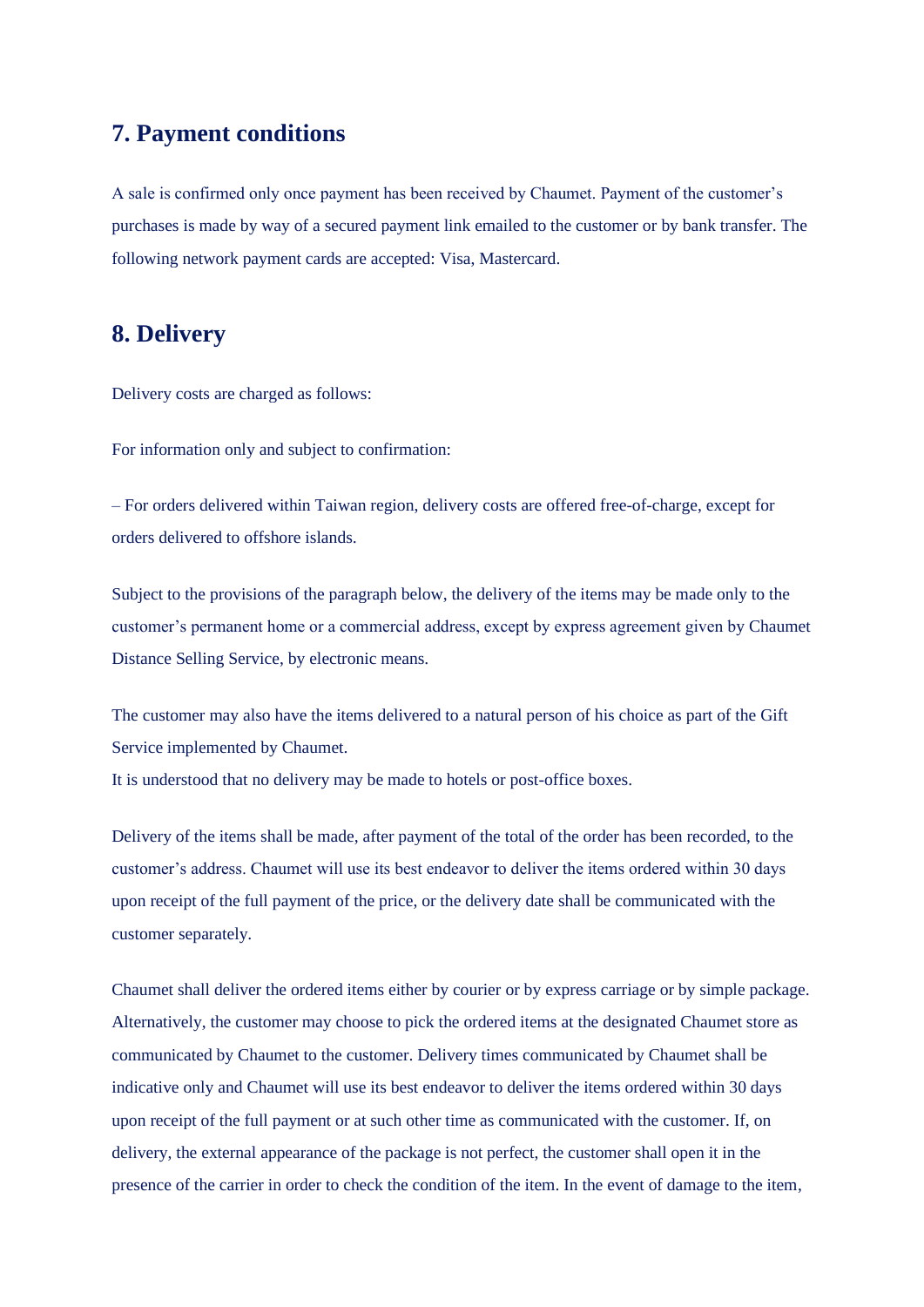the client shall indicate this damage exactly on the return order form and the provisions of Article 11 below shall remain applicable.

## **9. Satisfied or refunded - Right of withdrawal and refund of items**

Those of Chaumet's customers who are not satisfied with the ordered items may exercise their right of withdrawal laid down in the Consumer Protection Act.

Thus, the customer may, without cost, return the items delivered within seven (7) days upon receipt of the item(s), in their original packaging, complete (boxes, accessories, protective materials, booklet, warranty) and accompanied by the duly completed return order form as well as a copy of the invoice, to the following address: 1F., No. 39, Section 1, Fuxing South Rd., Songshan Dist., Taipei Region 105. Chaumet will acknowledge receipt of the items by email upon arrival.

It is the customer's responsibility to keep proof of this return, which presupposes that the items must be returned using a recorded delivery service or by any other means providing a certain date and with the risks of return remaining borne by the customer.

The refund of the returned items at the invoiced price shall be made, according to the payment method for the items, by credit of the customer's bank account corresponding to the credit card used for the payment or by transfer to the customer's bank account, within fifteen (15) days from the next day of receipt of the returned goods.

It is specified that when using the Gift Service, the right of withdrawal remains to the sole benefit of the customer and may in no case be exercised by the recipient of the gift.

Returned items which are incomplete, damaged, spoiled, soiled or in any other condition which would reasonably leave one to think that the product has been used or worn, shall neither be refunded nor exchanged and shall be returned by post.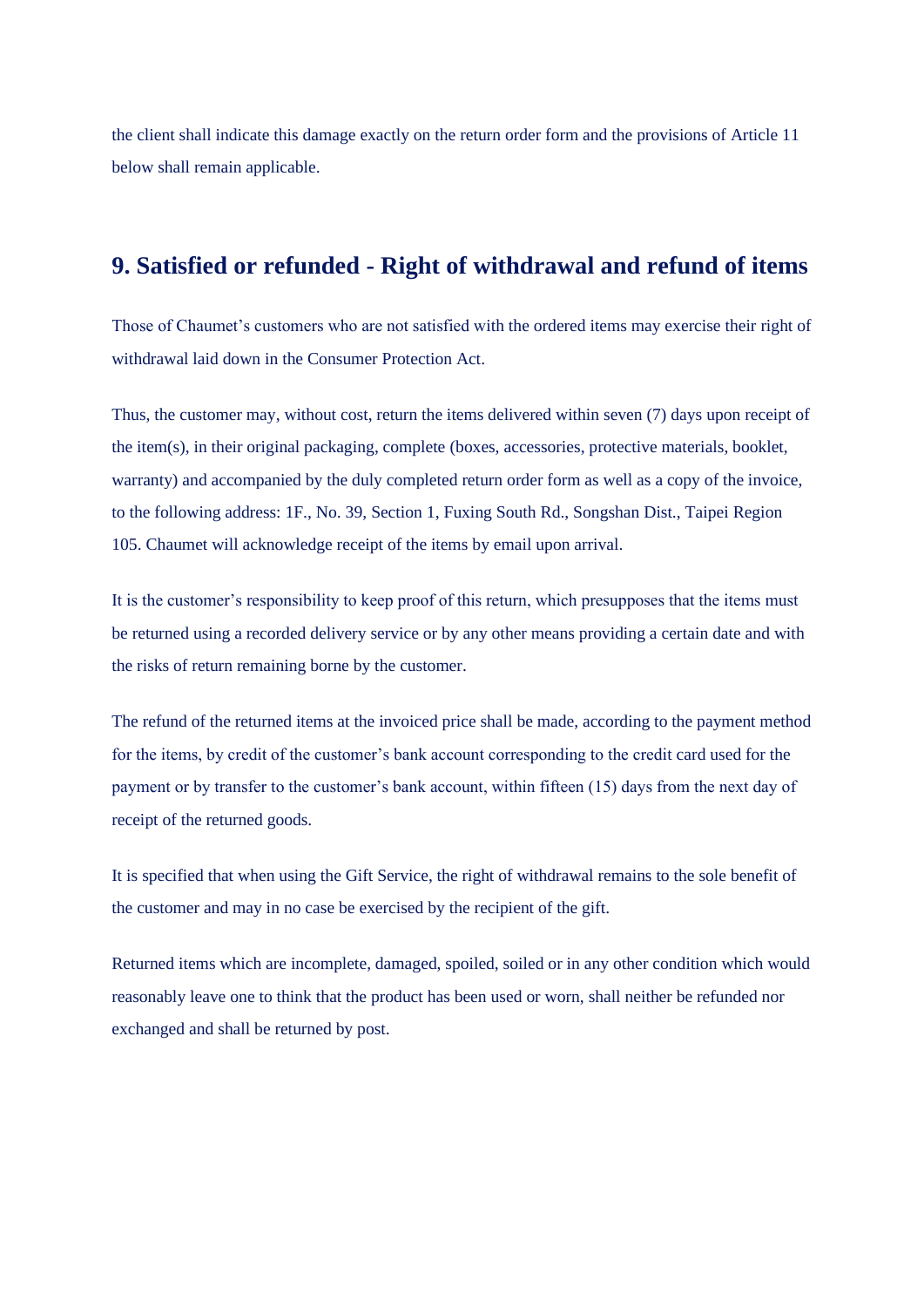### **10. Exchange**

The following exchange option is only available for order(s) delivered in Taiwan region.

Chaumet wishes to offer its customers the possibility of exchanging items delivered according to the conditions described below.

The customer may, at his choice, within seven (7) days from the date of receipt of the ordered item(s):

Either make an exchange at distance. In this case, the customer may call the Distance Selling Service and shall have to return the delivered items in their original packaging, complete (boxes, accessories, protective materials, booklet, warranty) and accompanied by the duly completed return order form as well as a copy of the invoice, to the following address: 1F., No. 39, Section 1, Fuxing South Rd., Songshan Dist., Taipei Region 105.

It is the customer's responsibility to keep proof of this return, which presupposes that the items must be returned using a recorded delivery service or by any other means providing a certain date and with the costs of return remaining borne by the customer. Any new delivery may be made only once Chaumet has received the items returned by the customer.

Or go in person to the following address: 1F., No. 39, Section 1, Fuxing South Rd., Songshan Dist., Taipei Region 105, with the delivered items in their original packaging, complete (boxes, accessories, booklet, warranty) and a copy of the invoice in order to perform the exchange.

Regardless of the option chosen, returned items which are incomplete, damaged, spoiled, soiled or in any other condition which would reasonably leave one to think that the product has been used or worn, shall neither be refunded nor exchanged and shall be returned by post in the case of an exchange at distance.

In case of an exchange of items, the initial sale shall be rescinded. The payment of the new sale shall be made by offsetting it with the amount of the previous sale, it being understood that any overpayment shall give rise to the issuance of a credit note to the customer's benefit.

In the event of an exchange of items via the Distance Selling Service, the new sale shall be subject to these General Conditions of Sale.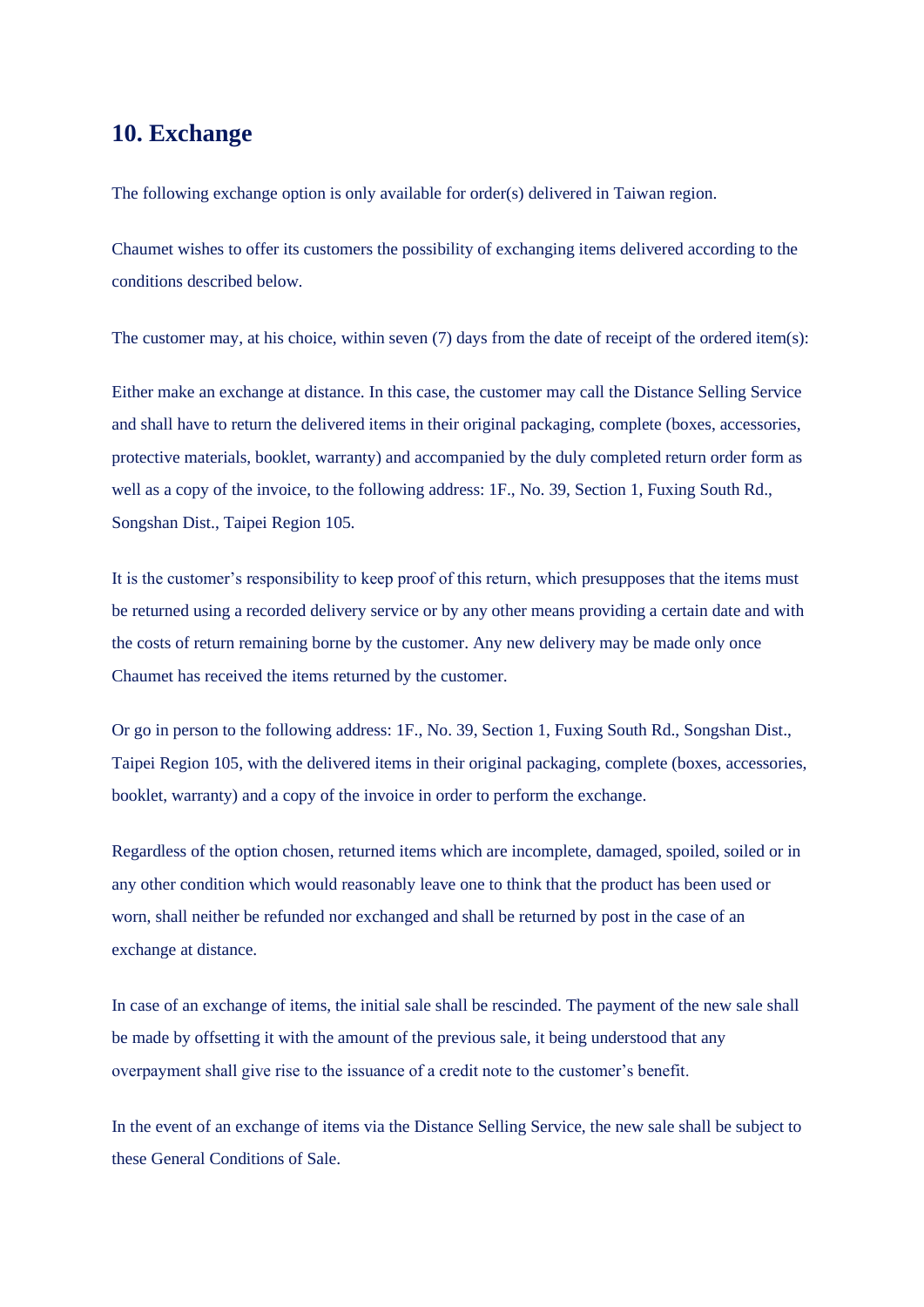# **11. Compliance – Warranty**

The customer must ensure that the items which have been delivered to him correspond to his order. Should the delivered items not comply with his order, the customer shall inform Chaumet Distance Selling Service by telephone or by an electronic means and return the items in question according to the conditions set out in Article 8 of these General Conditions of Sale.

Notwithstanding the specific warranty conditions remitted to the customer with the delivered item, Chaumet items are subject to the warranty conditions laid down by the law.

# **12. Claims – Information**

For any information, claim or question relating to the conditions of sale by correspondence implemented by Chaumet or the items themselves, customers must contact Chaumet Distance Selling Service by telephone: +886 2 8101 7808, or by e-mail: shoptw@chaumet.com, stating, if relevant, information relating to their order.

Both the customer and Chaumet agree that notices and other communications between the customer and Chaumet hereunder shall be delivered or furnished by electronic means, including e-mail and Internet websites.

## **13. Electronic files - Protection of privacy**

Personal Data may be processed by CHAUMET in the context of the execution of distance orders. Consequently, CHAUMET will be subject to the obligations provided by the applicable regulation on the protection of Personal Data. For more information on the practices of CHAUMET with regards to personal data protection, you can click on <https://www.chaumet.com/en/privacy-policy>

The customer shall notify Chaumet immediately after he finds that his email account, password or mobile phone number has been misappropriated. Chaumet will immediately suspend the use of such email account, password or mobile phone number and related transaction when Chaumet is notified of the misappropriation.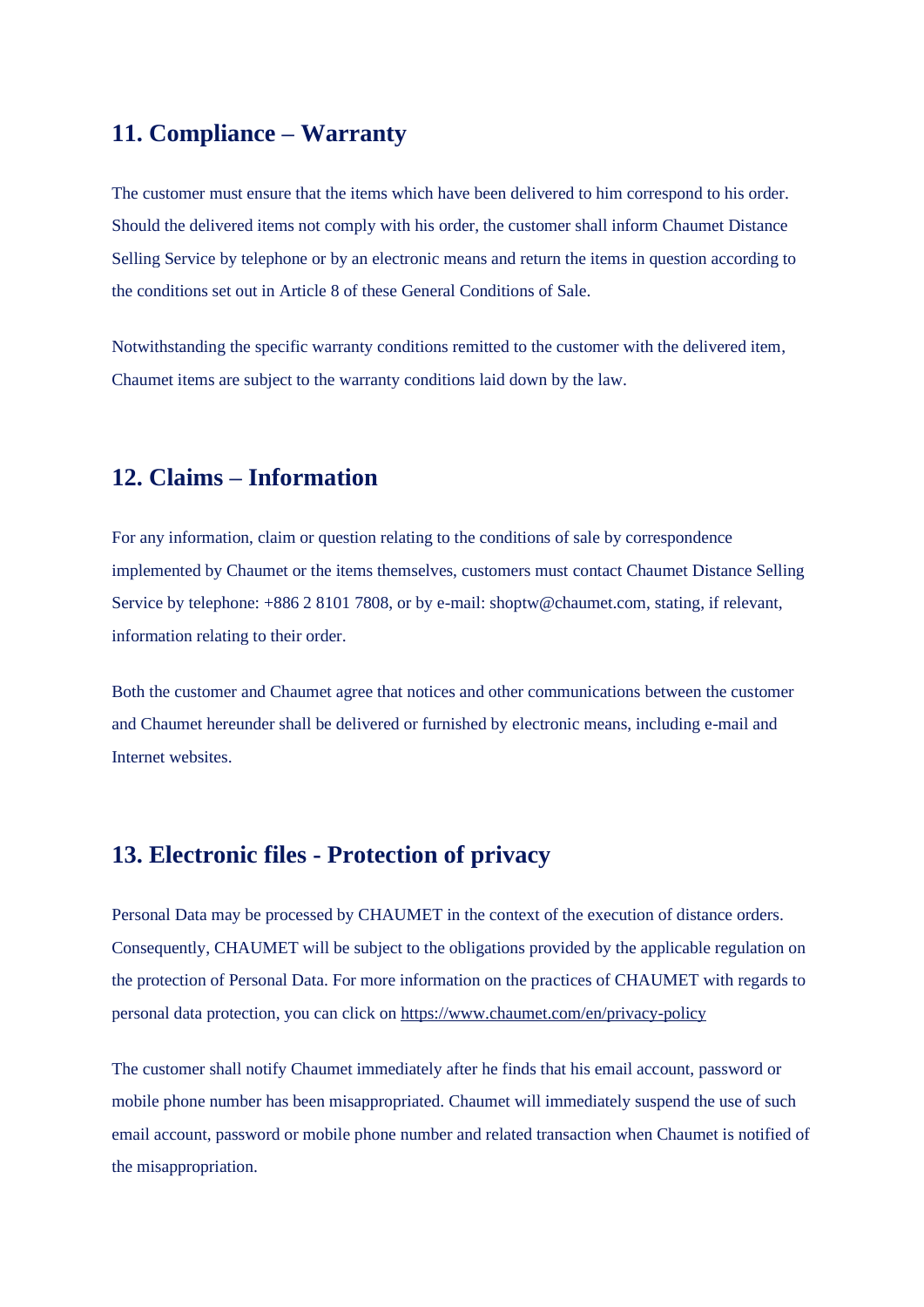## **14. Intellectual property rights**

The "Chaumet" trademark, as well as all the figurative trademarks or otherwise and more generally all other trademarks, illustrations, images and logotypes shown on Chaumet items, their accessories or their packaging, whether or not they are registered, are and shall remain the exclusive property of Chaumet. Any total or partial reproduction, modification or use of these trademarks, illustrations, images, and logos, for any reason and on any media, without Chaumet's prior and express consent, is strictly prohibited. This is also the case for any combination or conjunction with any other trademark, symbol, logotype and more generally any distinctive sign intended to form a composite logo. This shall also be the case for all copyright, designs and models and, patents which belong to Chaumet.

## **15. Force majeure**

The performance by Chaumet of all or part of its obligations shall be suspended in the event of the occurrence of a fortuitous event or force majeure which would hamper or delay performance.

The following are regarded as such, in particular, without this list being exhaustive: war, pandemics, riots, insurrection, social unrest, strikes of all kinds and problems of supply to Chaumet.

Chaumet shall inform the customer of a fortuitous event of this kind or force majeure within seven days of its occurrence. Should this suspension continue beyond a period of fifteen days, the customer would then be able to terminate the current order, and he would then be refunded in accordance with the conditions set out in Article 9 of these General Conditions of Sale.

#### **16. Applicable law – Language - Disputes**

These General Terms and Conditions of Sale are governed by and subject to the laws of the Republic of China. They are drafted in English. If they are translated into one or more languages, the English version shall prevail should a dispute arise.

All disputes which may arise from these General Terms and Conditions of Sale that could not be settled through an amicable solution (including mediation as the case may be), shall be subject to the jurisdiction of the Taiwan Taipei District Court for the first instance.